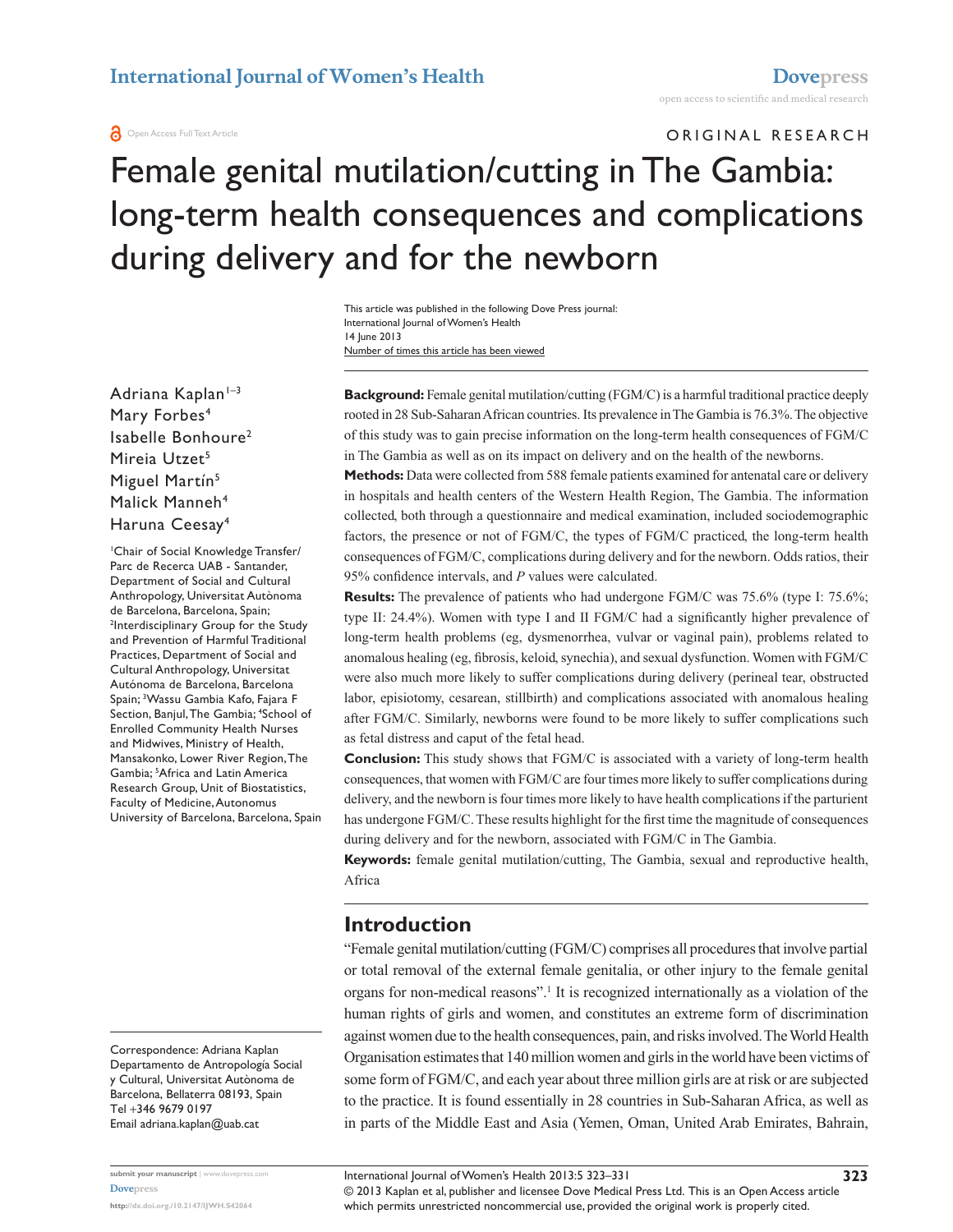and Northern Iraq, as well as India, Malaysia, and Indonesia), plus Europe, the USA and Australia, among the many other countries where migrants carry along their culture.<sup>2,3</sup>

In many societies, it is a rite of passage to womanhood, with strong ancestral and sociocultural roots. Rationalizations for the perpetuation of FGM/C include: preservation of ethnic and gender identity, femininity, female purity/virginity, and "family honor"; maintenance of cleanliness and health; and assurance of women's marriageability.<sup>4,5</sup> In The Gambia, FGM/C is carried out in girls aged between birth (7 days) up to preadolescence, and usually before the first menstruation and marriage. $6-9$ 

The World Health Organisation classified FGM/C into four types in 1995 and revised the classification in 2007, as follows:

- • type I, partial or total removal of the clitoris and/or prepuce (clitoridectomy)
- type II, partial or total removal of the clitoris and labia minora, with or without excision of the labia majora (excision)
- • type III, narrowing of the vaginal orifice with creation of a covering seal by cutting and appositioning the labia minora and/or the labia majora, with or without excision of the clitoris (infibulation)
- • type IV, all other harmful procedures done to the female genitalia for nonmedical purposes, eg, pricking, piercing, incising, scraping, dry sex, and cauterization.

All types of FGM/C have health consequences that have been well documented. The immediate health complications include shock, hemorrhage, infection, and psychological sequelae, $10-13$  and the long-term health risks include chronic pain, infection, keloids, fibrosis, primary infertility, and psychological consequences.12–18

A higher rate of complications during delivery and adverse consequences for the newborn have also been observed in women with  $FGM/C$  in Africa and Europe.<sup>17-20</sup> Even FGM/C types I and II, sometimes considered as more innocuous, may involve severe health complications. For example, they have been reported to provoke unequivocal complications like shock, hemorrhage, urogenital infection,<sup>11</sup> obstetric complications,<sup>17</sup> and sexual dysfunction.<sup>14</sup>

In The Gambia, the United Nations Children's Fund multiple indicator cluster survey in 2010 showed that the prevalence of FGM/C remains as high as 76.3% in women aged 15–49 years.<sup>21</sup> A recent study by the present authors<sup>22</sup> revealed that FGM/C was still practiced in all six regions in The Gambia and resulted in various forms of damage/injury in one out of three women and girls examined. All forms of FGM/C, even type I, lead to a high numbers of complications, especially infection associated with hemorrhage.

The objective of this study was to gather precise information on the health consequences of FGM/C in The Gambia by conducting a survey on the long-term effects of this traditional practice as well as complications during delivery and for the newborn that were not considered in the first clinical survey.<sup>22</sup> The study was done in the context of an initiative to integrate knowledge about FGM/C into the academic curriculum for health students, tutors, and health professionals in the country. It was included as part of the practicum of the last year of midwifery training at the School of Enrolled Community Health Nurses and Midwives in Mansakonko, Lower River Region, The Gambia.

# **Materials and methods** Study design

Previous studies have demonstrated the imprecision of selfreported FGM/C and its health consequences.23 Thus, the study was designed to enable identification of the types of FGM/C and their associated health consequences during delivery by direct medical observation.

#### Study population

The study population included women who came to a hospital or health center for antenatal care or delivery in the Western Health Region and were examined by a midwifery student, regardless of whether or not they had undergone FGM/C. The women answered a questionnaire and clinical data were collected during the examination, which took place between December 2010 and March 2011, in hospitals and health centers of the Western Health Region (Royal Victoria Teaching Hospital, Serekunda Hospital, FajiKunda Major Health Centre, Jammeh Foundation for Peace Hospital, and Brikama Major Health Centre), resulting in a total of 588 women being involved.

#### Data collection

Data were collected by 26 Gambian midwifery students during their practicum at the end of specialization, when they had to perform physical examinations, antenatal care, deliveries, and post natal controls. These students were previously trained by the nongovernmental organization, Wassu Gambia Kafo, in order to be able to clearly identify the different types of FGM/C performed and the possible consequences (eg, fibrosis, keloids, synechia). They were also trained in data collection to develop their research skills. The information was recorded in a clinical form especially designed for the study.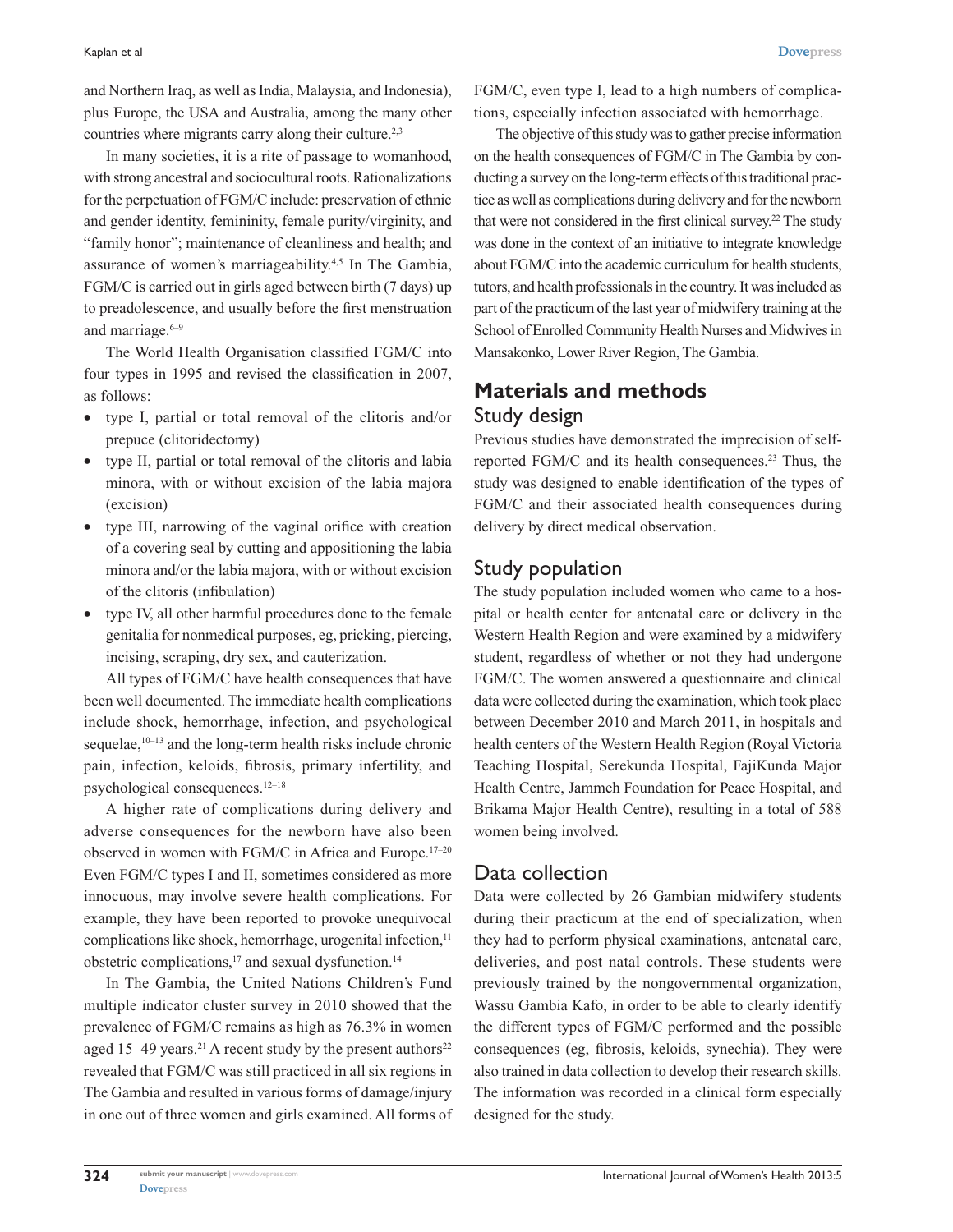Female genital mutilation/cutting in The Gambia

The data collection process was supervised by tutors of the School of Enrolled Community Health Nurses and Midwives and Wassu Gambia Kafo trainers, who regularly visited the students during their four months of practicum. The patients gave their informed consent and the data collection was done anonymously.

# **Ouestionnaire**

The questionnaire was read to the patient and if necessary translated into the local language. It gathered general data on patients (see patient variables) and included questions about seven chronic gynecological problems (see clinical variables).

## Physical examination

The types and complications of FGM/C were assessed by direct clinical observation of the genitalia as part of the medical gynecological examination required for antenatal care and/or delivery. Data on delivery complications and the health of the newborn were also collected during labor and through physical examination of the newborn.

## Variables studied

Patient variables collected included age, number of living children, ethnic group (Mandinka, Wolof, Fula, Djola, Sarahole, Serer, others), and reason for coming to the hospital or health center (ie, delivery, antenatal care, other).

Clinical variables related to chronic problems, collected through a questionnaire, included dysmenorrhea, recurrent urinary track infection, vulvar or vaginal pain, vaginal discharge, dyspareunia (painful sexual intercourse), bleeding during or after intercourse, and difficult penetration during intercourse. Those collected through physical examination included presence of FGM/C (none, type I–IV) and problems potentially associated with FGM/C, including fibrosis, keloid of the clitoris and/or labia, synechia of the vulva and/or labia minora, and clitoral neuroma.

Clinical variables related to complications during delivery included perineal tearing, a prolonged active phase of labor (exceeding 12 hours), need for episiotomy, need for cesarean delivery, and fresh stillbirth. Those concerning the health of the newborn included presence or absence of complications, fetal distress (fetal heart rate  $< 100-160$  beats per minute), caput of the fetal head (edematous swelling formed under the presenting part of the scalp in a newborn infant as a result of trauma sustained during delivery), fractures and other complications.

## Ethical aspects

The study was approved by The Gambia Government/MRC Joint Ethics Committee (R08002). All women included in this study signed or stamped their informed consent. The information collected by examination was secondary data obtained as a result of spontaneous demand by the patient. The clinical register was kept in the custody of the midwifery students and rigorous confidentiality was maintained.

## Statistical analysis

A descriptive analysis was carried out on the main variables, and their prevalences as well as 95% confidence intervals (95% CI) are shown. Prevalences were compared using the Chi-squared test. In order to highlight the effects of practicing FGM/C, we did likelihood-based conformity contrasts for variables related to self-perception, complications during delivery, and health complications in the newborn in terms of whether or not the subject had undergone FGM/C (type I or II). Corresponding odds ratios and 95% CI are presented.

## **Results**

Data were collected from a total of 588 women. Sixteen cases were not included in the analysis because it was not clear whether or not they had undergone FGM/C or which type of FGM/C had been performed. Out of the 572 remaining cases, only two women had undergone type III FGM/C and consequently they were not taken into account in the descriptive analysis. Therefore, the final sample size was 570 women.

The prevalence of FGM/C and the main sociodemographic variables of the 570 patients are shown in Table 1. A total of 24.4% ( $n = 139$ ) did not have any signs of FGM/C, 57.2% ( $n = 326$ ) had undergone type I FGM/C, and 18.4%  $(n = 105)$  had undergone type II FGM/C. Therefore, the prevalence of FGM/C, defined by patients with type I or II FGM/C, was 75.6%.

For the three groups of women (no FGM/C, type I FGM/C, and type II FGM/C), a number of characteristics, including age, ethnic group, number of living children and reason for coming to the hospital or health center, were recorded. As shown in Table 1, the three groups of women were of similar mean age, ie, 25.6 years for the no FGM/C group, 26.3 years for the type I FGM/C group, and 25.4 years for the type II FGM/C group. The number of living children was also similar, with a mean of 1.9 for the no FGM/C group, 2.4 for the type I FGM/C group, and 2.0 for the type II FGM/C group. Overall, the main reason for coming to the hospital or health center was delivery.With regard to ethnicity, it was found that FGM/C prevalence rates were 17.5% among Wolof and 46.2% among Serer, whereas Mandinka, Fula, Sarahole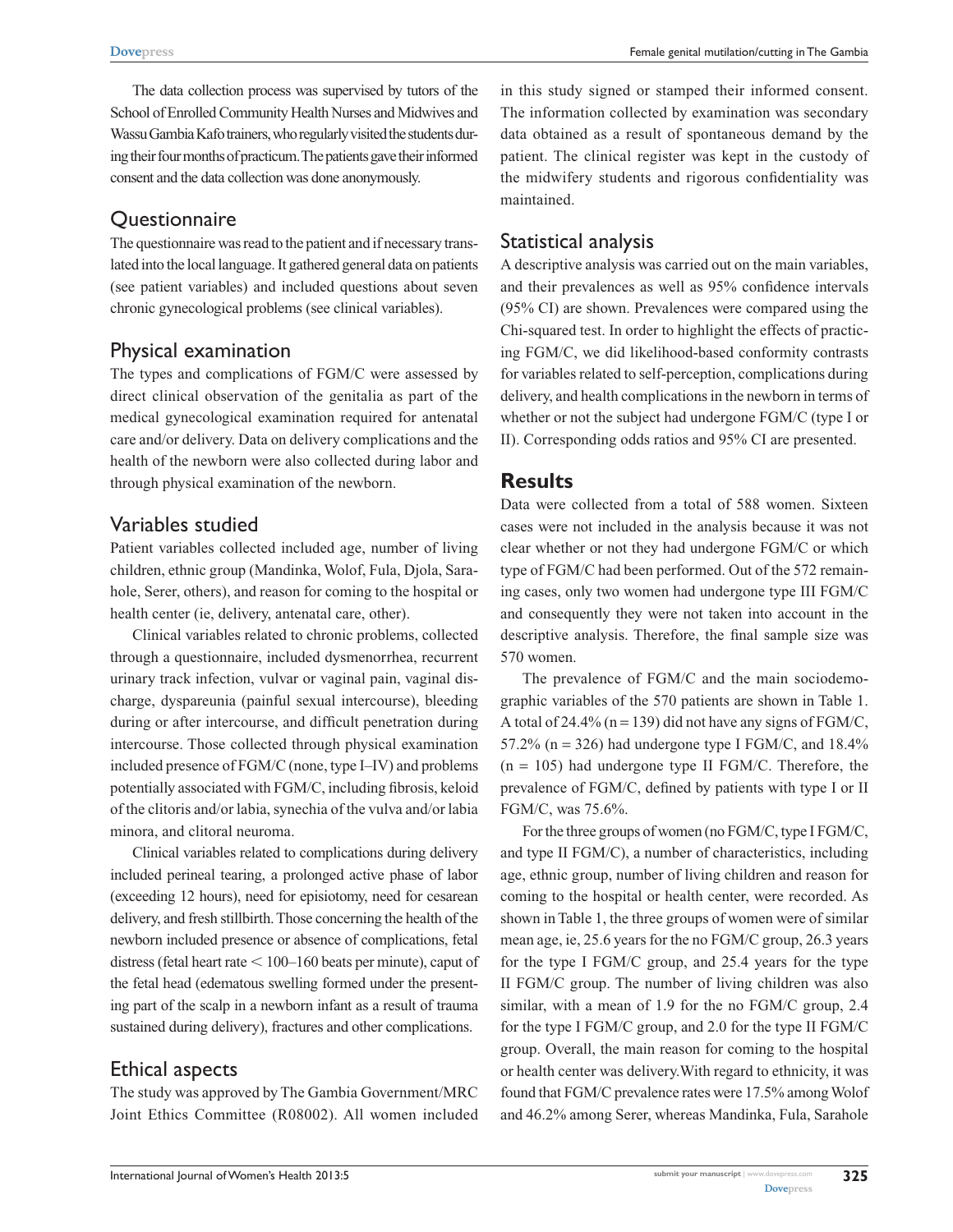**Table 1** Characteristics of women with no FGM/C, type I FGM/C, and type II FGM/C

|                                        | <b>No</b><br><b>FGM/C</b> |      | Type I<br><b>FGM/C</b> |      | <b>Type II</b><br><b>FGM/C</b> |      | <b>Total</b>   |      |
|----------------------------------------|---------------------------|------|------------------------|------|--------------------------------|------|----------------|------|
| Age (years)                            |                           |      |                        |      |                                |      |                |      |
| Range                                  | $15 - 41$                 |      | $12 - 42$              |      | $15 - 45$                      |      | $12 - 45$      |      |
| Mean                                   | 25.6                      |      | 26.3                   |      | 25.4                           |      | 25.9           |      |
| Living children (n)                    |                           |      |                        |      |                                |      |                |      |
| Range                                  | $0 - 6$                   |      | $0 - 9$                |      | $0 - 9$                        |      | $0 - 9$        |      |
| Mean                                   | 1.9                       |      | 2.4                    |      | 2.0                            |      | 2.2            |      |
|                                        | n                         | %    | n                      | %    | n                              | $\%$ | n              | %    |
| Cases <sup>a</sup>                     | 139                       | 24.4 | 326                    | 57.2 | 105                            | 18.4 | 570            | 100  |
| Reason for attending                   |                           |      |                        |      |                                |      |                |      |
| hospital or health center <sup>b</sup> |                           |      |                        |      |                                |      |                |      |
| Delivery                               | 94                        | 71.2 | 205                    | 68.1 | 82                             | 80.4 | 381            | 71.2 |
| Antenatal care                         | 38                        | 28.8 | 93                     | 30.9 | 9                              | 18.6 | 150            | 28.0 |
| Other                                  | 0                         | 0    | 3                      | 1.0  |                                | 1.0  | $\overline{4}$ | 0.7  |
| Total                                  | 132                       | 100  | 301                    | 100  | 102                            | 100  | 535            | 100  |
| Ethnic group <sup>c</sup>              |                           |      |                        |      |                                |      |                |      |
| Mandinka                               | $\overline{10}$           | 5.7  | 139                    | 79.4 | 26                             | 14.9 | 175            | 100  |
| Wolof                                  | 99                        | 82.5 | 16                     | 13.3 | 5                              | 4.2  | 120            | 100  |
| Fula                                   | 8                         | 6.9  | 80                     | 69.0 | 28                             | 24.1 | 116            | 100  |
| Sarahole                               | T                         | 3.3  | 12                     | 40.0 | 17                             | 56.7 | 30             | 100  |
| Djola                                  | 3                         | 3.9  | 54                     | 71.1 | 9                              | 25.0 | 76             | 100  |
| Serer                                  | 7                         | 53.8 | 3                      | 23.1 | 3                              | 23.1 | 3              | 100  |
| Other                                  | 7                         | 36.8 | 12                     | 63.2 | 0                              | 0    | 9              | 100  |

Notes: <sup>a</sup>Of total cases (n = 570); <sup>b</sup>of total cases in each group (no FGM/C, type I FGM/C, type II FGM/C, total); <sup>c</sup>of total cases in each ethnic group (Mandinga, Wolof, Fula, Saraholes, Diola, Serer, other).

**Abbreviation:** FGM/C, female genital mutilation/cutting.

and Djola ethnic groups practice FGM/C extensively, with prevalences in the range of 94.3%–96.7%.

The prevalence and 95% CI of the affirmative category of the clinical variables collected by questionnaire and clinical examination are shown in Table 2. For all chronic health problems canvassed in the questionnaire (eg, dysmenorrhea, recurrent urinary tract infection), the percentage of positive answers was significantly higher for the type I and II FGM/C groups than for the group that had not undergone FGM/C  $(P < 0.001$  for all Chi-squared tests). For example, vulvar or vaginal pain affected 5% of women who had not undergone FGM/C, 17.4% of women with type I FGM/C, and 39.8% of women with type II FGM/C. Difficult penetration during intercourse was reported by 5.8%, 15.1%, and 50.5% of women, respectively. The 95% CI showed a slight overlap for dysmenorrhea, recurrent urinary tract infection, vaginal discharge, and bleeding during or after intercourse. No overlap was found for the rest of the items in the questionnaire.

With regard to chronic problems detected by clinical examination (eg, fibrosis, keloids), no cases or a very low number of cases (1–2) were recorded in the group that had not undergone FGM/C. Type I FGM/C was associated with a prevalence of fibrosis, keloids, synechia, and clitoral neuroma ranging from 2.5% to 15.8% whereas for type II FGM/C this prevalence ranged from 19.4% to 54.4%. This finding clearly indicates that fibrosis, keloids, synechia, and clitoral neuroma are consequences of FGM/C, and that their prevalence rises progressively from type I to type II.

Table 3 shows the complications during delivery, which affected 11.7% of the group that had not undergone FGM/C, 39.0% of those with type I and 65.9% of those with type II FGM/C. When the different complications were analyzed, rates of perineal tear, need for episiotomy and prolonged labor were significantly increased in women who had undergone type I or II FGM/C. The number of stillbirths followed the same trend. Although the need for cesarean section was low in all groups, it was significantly higher for those with FGM/C type III.

Finally, complication rates in newborns were 5.3% for mothers who had not undergone FGM/C, 15.6% for mothers with type I and 37.8% for mothers with type II FGM/C. Fetal distress was observed in 3.2% of cases for mothers who had not undergone FGM/C, 8.8% for those with type I, and 26.8% for those with type II FGM/C. Caput of the fetal head was found among 1.1%, 14.5% and 34.2% of the groups, respectively. Data were also collected for other types of newborn complications,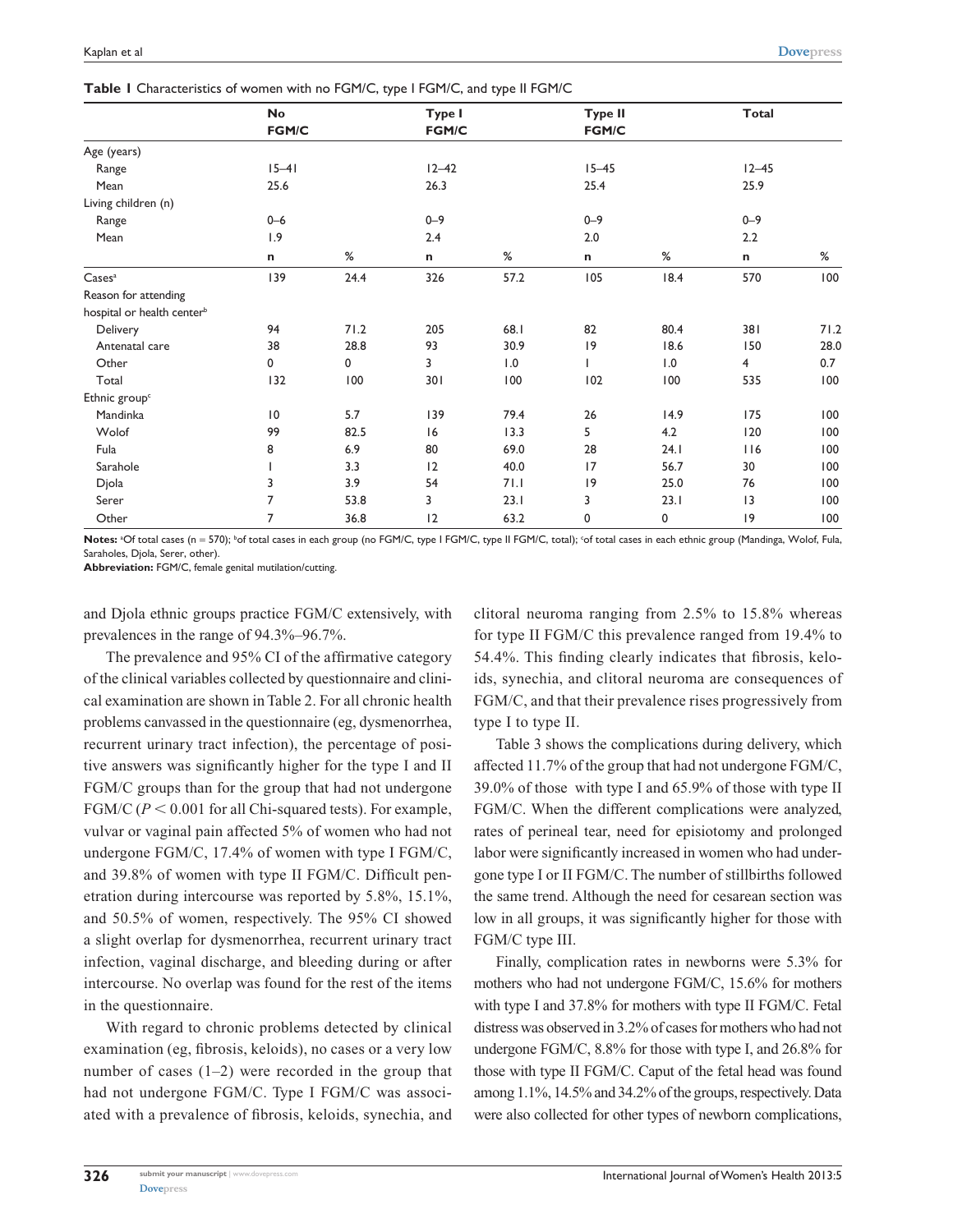|                                                       | No FGM/C     |      |               | Type I FGM/C |      |               | <b>Type II FGM/C</b> |      |               | $\chi^2$ (P value)               |
|-------------------------------------------------------|--------------|------|---------------|--------------|------|---------------|----------------------|------|---------------|----------------------------------|
|                                                       | n            | %    | 95% CI        | n            | %    | 95% CI        | $\mathbf n$          | %    | 95% CI        |                                  |
| Cases (n)                                             | 139          |      |               | 326          |      |               | 105                  |      |               |                                  |
| Common symptoms                                       |              |      |               |              |      |               |                      |      |               |                                  |
| Dysmenorrhea <sup>a</sup>                             | 48           | 34.5 | $26.3 - 42.8$ | 188          | 58.2 | $52.7 - 63.7$ | 71                   | 67.6 | $58.2 - 77.1$ | $31.4 \left( \leq 0.001 \right)$ |
| Recurrent urinary tract infection <sup>a</sup>        | 20           | 14.4 | $8.2 - 20.6$  | 63           | 19.6 | $15.0 - 24.0$ | 46                   | 44.2 | $34.2 - 54.3$ | 34.6 $(<0.001$ )                 |
| Vulvar or vaginal pain <sup>a</sup>                   | 7            | 5.0  | $1.0 - 9.0$   | 56           | 17.4 | $13.1 - 21.7$ | 41                   | 39.8 | 29.9-49.7     | 48.1 $(< 0.001$ )                |
| Vaginal discharge <sup>a</sup>                        | 40           | 28.8 | $20.9 - 36.7$ | 166          | 51.4 | 45.8-57.0     | 63                   | 60.6 | $50.7 - 70.5$ | 28.6 $(<0.001$ )                 |
| Painful intercourse <sup>a</sup>                      | 8            | 12.9 | $7.0 - 18.9$  | 95           | 29.3 | $24.2 - 34.4$ | 60                   | 57.1 | $47.2 - 67.1$ | 55.6 $(<0.001$ )                 |
| Bleeding during or after intercourse <sup>a</sup>     | 3            | 2.2  | $0.5 - 6.2$   | 17           | 5.3  | $2.7 - 7.9$   | 33                   | 31.4 | $22.1 - 40.8$ | 75.3 $(<0.001$ )                 |
| Difficult penetration during intercourse <sup>a</sup> | 8            | 5.8  | $1.5 - 10.0$  | 49           | 15.1 | $12.0 - 19.2$ | 53                   | 50.5 | $40.4 - 60.5$ | 85.3 $(<0.001$ )                 |
| Presentation                                          |              |      |               |              |      |               |                      |      |               |                                  |
| <b>Fibrosis<sup>a</sup></b>                           | 0            | 0    | $0 - 2.7$     | 51           | 15.8 | $11.7 - 19.9$ | 20                   | 19.4 | $11.3 - 27.5$ | 26.5 $(<0.001$ )                 |
| Keloid of clitoris <sup>a</sup>                       | $\mathbf{0}$ | 0    | $0 - 2.7$     | 43           | 13.3 | $9.4 - 17.1$  | 37                   | 35.6 | $25.9 - 45.3$ | 61.3 $(< 0.001$ )                |
| Keloid of labia <sup>a</sup>                          |              | 0.8  | $0.02 - 1.1$  | 8            | 2.5  | $0.6 - 4.3$   | 22                   | 21.6 | $13.1 - 30.0$ | 61.7 $(< 0.001$ )                |
| Synechia of vulva <sup>a</sup>                        |              | 0.8  | $0.02 - 1.1$  | 23           | 7.1  | $4.2 - 10.1$  | 31                   | 30.4 | $21.0 - 39.8$ | 63.8 $(<0.001$ )                 |
| Synechia of labia minora <sup>a</sup>                 |              | 0.8  | $0.02 - 1.1$  | 34           | 10.5 | $7.0 - 14.0$  | 56                   | 54.4 | $44.3 - 64.5$ | $141.4 \left( \le 0.001 \right)$ |
| Clitoral neuroma <sup>a</sup>                         | 2            | 1.5  | $0.18 - 5.3$  | 26           | 8.1  | $4.9 - 11.2$  | 21                   | 20.6 | $12.3 - 28.9$ | $26.9$ ( $< 0.001$ )             |

**Table 2** Prevalence and 95% confidence intervals of the affirmative category of the clinical variables collected by questionnaire and clinical examination

Note: <sup>2</sup>Of the total number of answers for each question and for each group (no FGM/C, type I FGM/C, type II FGM/C), that may be less than or equal to the total number of cases.

**Abbreviations:** FGM/C, female genital mutilation/cutting; CI, confidence interval.

including fracture (one case) and other type of complications (three cases, type unspecified); however, because the prevalence of these complications was not significant and their type was not well documented, they are not discussed here.

Table 4 presents the odds ratios (and 95% CI) for variables related to self-perception in women who had not undergone FGM/C  $(n = 139)$  and in those with type I or type II FGM/C  $(n = 431)$ , as well as for complications during delivery and in neonates of parturient women who had not undergone FGM/C ( $n = 94$ ) and in those with FGM/C ( $n = 287$ ). The corresponding figures were not calculated for variables relating to gynecological examination because, as clear from Table 2, there were very few cases of gynecological problems in women who had not undergone FGM/C (range 0%–0.8%) whereas the figures for women with FGM/C were clearly different (range 7%–21%). The results show significant associations in all cases  $(P < 0.001$ , except for recurrent urinary tract infection), particularly for vulvar or vaginal pain (odds ratio 5.58; 95% CI 2.52–12.33) and painful intercourse (odds ratio 3.80; 95% CI 2.23–6.48).

Finally, we performed likelihood-based conformity contrasts, with statistical significance levels of  $P \le 0.0001$  in all

|                                         | No FGM/C     |              |              | <b>Type I FGM/C</b> |      |               | <b>Type II FGM/C</b> |      |               | $\chi^2$ (P value) |
|-----------------------------------------|--------------|--------------|--------------|---------------------|------|---------------|----------------------|------|---------------|--------------------|
|                                         | n            | %            | 95% CI       | n                   | %    | 95% CI        | $\mathbf n$          | ℅    | 95% CI        |                    |
| Delivery cases (n)                      | 94           |              |              | 205                 |      |               | 82                   |      |               |                    |
| Complications <sup>a</sup>              | $\mathbf{H}$ | 11.7         | $4.7 - 18.7$ | 80                  | 39.0 | $32.1 - 45.9$ | 54                   | 65.9 | 55.0-76.7     | 75.4 $(<0.001$ )   |
| Type of complication                    |              |              |              |                     |      |               |                      |      |               |                    |
| Perineal tear <sup>a</sup>              | 9            | 9.6          | $3.1 - 16.1$ | 57                  | 27.8 | $21.4 - 34.2$ | 40                   | 48.8 | $37.4 - 60.2$ | 51.6 $(<0.001$ )   |
| Prolonged labor <sup>a</sup>            | 8            | 8.5          | $2.3 - 14.7$ | 32                  | 15.6 | $10.4 - 20.8$ | 30                   | 36.6 | 25.6-47.6     | 53.5 $(<0.001$ )   |
| Need for episiotomy <sup>a</sup>        | 3            | 3.2          | $0.7 - 9.1$  | 41                  | 20.0 | $14.3 - 25.7$ | 25                   | 30.5 | $19.9 - 41.1$ | 35.5 $(<0.001$ )   |
| Need for cesarean section <sup>a</sup>  |              | $\mathsf{L}$ | $0.03 - 5.8$ |                     | 0.5  | $0.01 - 2.7$  | 5.                   | 6.1  | $2.0 - 13.7$  | 12.0(0.003)        |
| Fresh stillbirth <sup>a</sup>           | 0            | 0            | $0 - 3.9$    | 6                   | 2.9  | $0.4 - 5.5$   | 5.                   | 6.1  | $2.7 - 16.8$  | 17.8 (< 0.001)     |
| Neonatal complications (n) <sup>a</sup> | 5.           | 5.3          | $1.8 - 12.0$ | 32                  | 15.6 | $10.4 - 20.8$ | 31                   | 37.8 | $26.7 - 48.9$ | 44.5 $(<0.001$ )   |
| Fetal distress <sup>a</sup>             | 3            | 3.2          | $0.7 - 9.1$  | 18                  | 8.8  | $4.7 - 12.9$  | 22                   | 26.8 | $16.6 - 37.0$ | 31.6 (< 0.001)     |
| Caput of fetal head <sup>a</sup>        |              | IJ           | $0.03 - 5.8$ | 30                  | 14.6 | $9.6 - 19.7$  | 28                   | 34.2 | $23.3 - 45.0$ | 46.8 $(<0.001$ )   |

**Table 3** Prevalence and 95% confidence intervals of the affirmative category of complications during delivery and in newborn collected by clinical examination

Notes: <sup>a</sup>Of total number of deliveries for each group (no FGM/C, type I FGM/C, type II FGM/C).

**Abbreviations:** CI, confidence interval; FGM/C, female genital mutilation/cutting.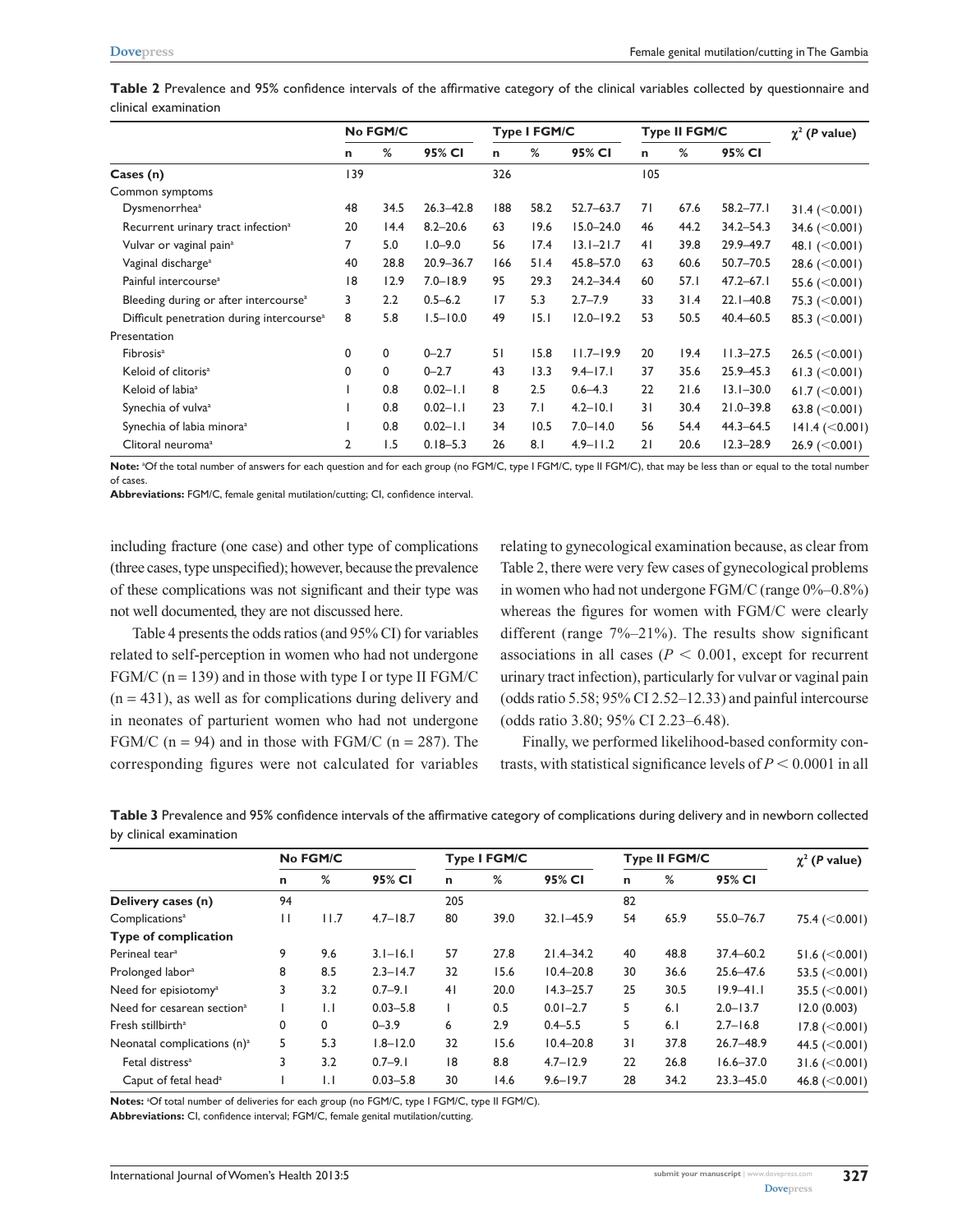| <b>Maternal symptoms</b>                              | n (%)     |                     | OR (95% CI)          | P value |  |
|-------------------------------------------------------|-----------|---------------------|----------------------|---------|--|
|                                                       | No FGM/C  | Type I and II FGM/C |                      |         |  |
| Dysmenorrhea <sup>a</sup>                             | 64 (34.5) | 260(60.5)           | $2.91(1.95-4.33)$    | < 0.001 |  |
| Recurrent urinary tract infection <sup>a</sup>        | 20(14.4)  | 109(25.5)           | $2.05(1.21 - 3.45)$  | 0.07    |  |
| Vulvar or vaginal pain <sup>a</sup>                   | 7(5.0)    | 99 (22.8)           | $5.58(2.52 - 12.33)$ | < 0.001 |  |
| Vaginal discharge <sup>a</sup>                        | 40 (28.8) | 230 (53.6)          | 2.86 (1.89-4.33)     | < 0.001 |  |
| Painful intercourse <sup>a</sup>                      | 18(12.9)  | 156(36.1)           | $3.80(2.23 - 6.48)$  | < 0.001 |  |
| Bleeding during or after intercourse <sup>a</sup>     | 3(2.2)    | 51(11.7)            | 5.99 (1.84-19.54)    | < 0.001 |  |
| Difficult penetration during intercourse <sup>a</sup> | 8(5.8)    | 103(24.0)           | $5.12(2.42 - 10.79)$ | < 0.001 |  |
| Complications during delivery <sup>b</sup>            | 11(11.7)  | 134 (46.9)          | $6.70(3.42 - 13.1)$  | < 0.001 |  |
| Perineal tear <sup>b</sup>                            | 9(9.6)    | 97 (33.8)           | $4.82(2.33 - 10.00)$ | < 0.001 |  |
| Prolonged labor <sup>b</sup>                          | 8(8.6)    | 62(21.6)            | $2.96(1.36 - 6.44)$  | 0.003   |  |
| Need for episiotomy <sup>b</sup>                      | 3(3.2)    | 66 (24.7)           | $9.06(2.78-29.56)$   | < 0.001 |  |
| Need for cesarean <sup>b</sup>                        | 1(1.1)    | 6(2.3)              |                      |         |  |
| Fresh stillbirth <sup>b</sup>                         | 0(0.0)    | 11(3.8)             |                      |         |  |
| Neonatal complications <sup>b</sup>                   | 5(5.3)    | 63 (22.5)           | $5.17(2.01 - 13.28)$ | < 0.001 |  |
| Fetal distress <sup>b</sup>                           | 3(3.2)    | 40 (13.9)           | 4.91 (1.48-13.27)    | 0.005   |  |
| Caput of fetal head <sup>b</sup>                      | 1(1.1)    | 58 (20.6)           |                      |         |  |

| Table 4 Prevalence and OR (95% CI) of the affirmative category of the clinical variables and of the delivery and newborn complications, |
|-----------------------------------------------------------------------------------------------------------------------------------------|
| for the no FGM/C and FGM/C (type I and II) groups                                                                                       |

Notes: <sup>a</sup>Of total number of answers for each question and for each group (no FGM/C, type I and II FGM/C), that may be less than or equal to the total number of cases; <sup>b</sup>of the total number of deliveries for each group (no FGM/C, type I and II FGM/C); (-) not calculated because of insufficient number of cases. **Abbreviations:** CI, confidence interval; FGM/C, female genital mutilation/cutting; OR, odds ratio.

cases. This confirms the strength of the associations observed using odds ratios and their 95% CI.

## **Discussion**

Clinical examination showed a prevalence of 75.6% for type I and type II FGM/C. This finding is consistent with that of the United Nations Children's Fund multiple indicator cluster survey in 2010 where the prevalence of FGM/C in women aged 15–49 years was found to be  $76.3\%$ <sup>21</sup> Moreover, in that study, out of 431 women with FGM/C, 75.6% (n = 326) were found to have type I FGM/C and 24.4% had type II FGM/C. These percentages are comparable with the results of a previous study by the same authors, $22$  where type I and type II FGM/C accounted for 66.2% and 26.3% of cases, respectively, in a nationwide study. Therefore, it can be concluded that the group of women analyzed is fully representative of the adult female population in The Gambia with regard to prevalence and types of FGM/C practiced. Our findings do differ significantly from those reported by a study conducted in 2001 by Morison et al<sup>15</sup> in which 98% of women with FGM/C had type II. However, that study was performed in the specific area of Farafenni (Northbank East), where there is a predominance of one ethnic group, the Mandinka, so direct comparison with the present work, which covers the Western Health Region and all major ethnic groups, is not feasible.

Comparison of sociodemographic factors (age, number of living children, reason for coming to the hospital or health center) showed that the three groups (no FGM/C, type I FGM/C, type II FGM/C) were homogeneous, suggesting that these factors cannot be responsible for the differences observed regarding clinical variables. However, the three goups of women differed in terms of ethnic group distribution, with the Mandinka, Fula, Sarahole and Djola practicing FGM/C extensively, whereas the remaining ethnic groups, particulalry the Wolof, do not. This reflects the fact that FGM/C has deep sociocultural roots and that its practice is strongly associated with belonging to a given ethnic group, as mentioned previously by several investigators. $6-9,15$ 

The results of the questionnaire and medical examinations indicate that type I and II FGM/C are responsible for the increased prevalence of various long-term health problems. Higher rates of dysmenorrhea have been documented previously in women with type I and II FGM/C, and attributed to chronic pelvic infection, pelvic congestion due to the small vaginal opening, and genital infection, all being late sequelae of FGM/C.24–26 The higher rates of recurrent urinary tract infection and vaginal discharge in women with FGM/C are linked with genital infections and chronic pelvic inflammatory disease, as previously stated.25,26 The higher rates observed for vulvar or vaginal pain in women with FGM/C have also been documented previously and attributed to trapped or unprotected nerve endings as a result of cutting.<sup>24</sup>

Clinical examination confirmed that FGM/C can lead to anomalous healing, $22,24,27$  generating a variety of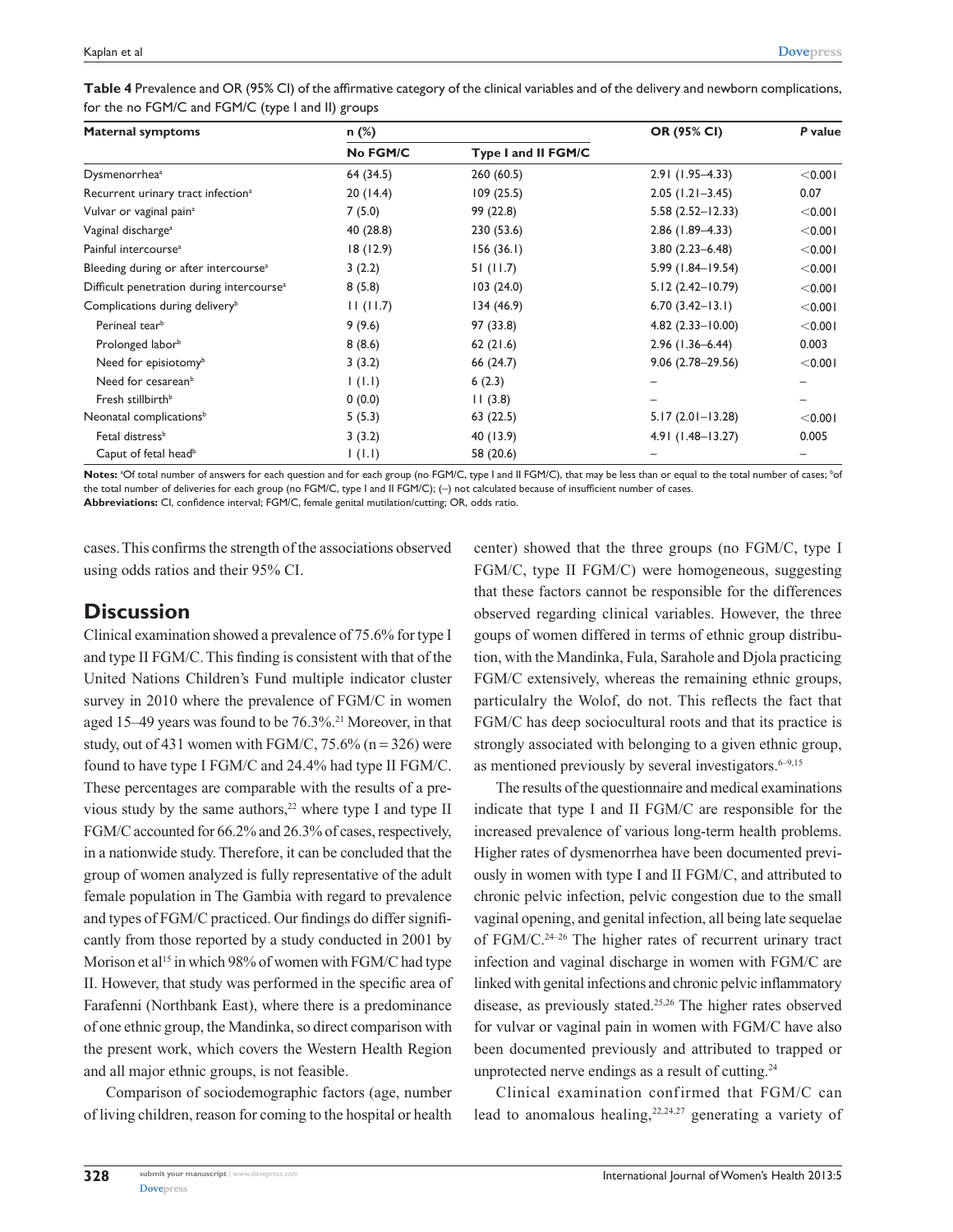consequences, including fibrosis, keloid of the clitoris (type I and II FGM/C), and keloid of the labia (type II FGM/C). Consistent with the definition of FGM/C types, keloid of the labia was rarely observed for women with type I FGM/C (2.5%) and commonly observed for women with type II FGM/C (21.6%).

Problems during healing can cause adhesion (synechia) of the two portions of the labia minora, and were observed in women with type I or II FGM/C. Although it is clear that cutting of the labia minora and/or majora can potentially lead to synechia in women with type II FGM/C, it is unclear how type I FGM/C can cause synechia of the labia or vulva (seen, respectively, in 7.1% and 10.5% of cases). To explain these results, it is probably necessary to take into account the fact that FGM/C is often practiced by an old woman using an instrument that does not facilitate high precision in cutting (eg, a knife), without anesthesia, and therefore the anatomical extent of the cutting can easily exceed the region of the clitoris for type I FGM/C. The two cases of synechia of the vulva and labia minora in women without FGM/C were probably of the naturally occurring variety, as reported in the literature.<sup>28</sup>

Clitoral neuroma was observed in 8.1% of women with type I FGM/C and in 20.6% of women with type II FGM/C, indicating that clitoral neuroma may be a more frequent complication in women with FGM/C than previously thought.29,30

The present results also show that type I and II FGM/C have a negative impact on women's sexual lives when compared with women who have not undergone FGM/C, as previously reported.<sup>14,25,31</sup> Rates of painful intercourse (dyspareunia), bleeding during or after intercourse, and difficult penetration were increased by a factor of 4–9 compared with women who had not undergone FGM/C. The presence of these sexual problems is consistent with the higher rates of vulvar or vaginal pain, clitoral neuroma, and healing pathologies seen in these women.

The results shown in Table 2 demonstrate that FGM/C has permanent health consequences for women and that it negatively affects their sexual life in comparison with women who do not undergo FGM/C. Our results confirm those of our previous study,<sup>22</sup> in which significantly higher rates of late complications related to FGM/C were found, especially abnormal scarring and infection. However, again, our present results differ from those reported by Morison et al,<sup>15</sup> where it was found that women with FGM/C have a higher prevalence of bacterial vaginosis and herpes simplex virus 2, and no other late associated complications.

FGM/C also has negative repercussions for delivery and the health of the newborn. Complication rates increased dramatically in women with type I or II FGM/C (39.0% and 65.9%, respectively) compared with women who had not undergone FGM/C (11.7%). The obstetric complication most often found in all three groups was perineal tearing, but with a prevalence three times higher for women with type I FGM/C (27.8%) and five times higher for women with type II FGM/C (48.8%) compared with women who had not undergone FGM/C (9.6%). The higher frequency of perineal tear among women with FGM/C, which has also been observed by other researchers,19,25,32 is attributed to loss of elasticity of the perineal tissue because of scar tissue and abnormal scarring (fibrosis and keloids). This loss of elasticity of the perineum is also thought to be related to the much greater prevalence of episiotomy observed for women with type I (20.0%) and type II (30.5%) FGM/C, in comparison with women who had not undergone FGM/C (3.2%). Prolonged labor was also more frequent among women with FGM/C.

The practice of cesarean section was low in all cases, which can be related to the poor sanitary conditions found in The Gambia, where only 2.2% of births in the four main hospitals are delivered by cesarean section, with 79% of these procedures being performed at the Royal Victoria Teaching Hospital.<sup>33</sup> However, rates of cesarean section were significantly higher for women with type II FGM/C (6.1%). Although FGM/C does not directly affect the main factors responsible for cesarean section (inability of the head of the baby to pass throughout the pelvis), it can be hypothesized that cesarean section was done preventively in women with severe abnormal scarring and/or synechia, which is more frequently observed in women with type II FGM/C.

Finally, higher rates of fresh stillbirth were observed for women with type I or II FGM/C, as previously observed by other researchers.18,19,34 These stillbirths are linked to a prolonged second stage of labor, because of obstruction and loss of tissue elasticity. Macerated stillbirth was not considered because it cannot be related to FGM/C.

Complications during delivery also have serious repercussions for the health of the newborn. Fetal distress was more commonly observed in the babies of women with type I or II FGM/C, confirming the fact that prolonged labor as a result of FGM/C affects the health of the newborn, as reflected in the stillbirth rates. In addition, the frequency of caput of the fetal head increased from 1.1% ( $n = 1$ ) during deliveries for women without FGM/C to 14.6% and 34.2% for women with FGM/C types I and II respectively, again as a consequence of prolonged labor.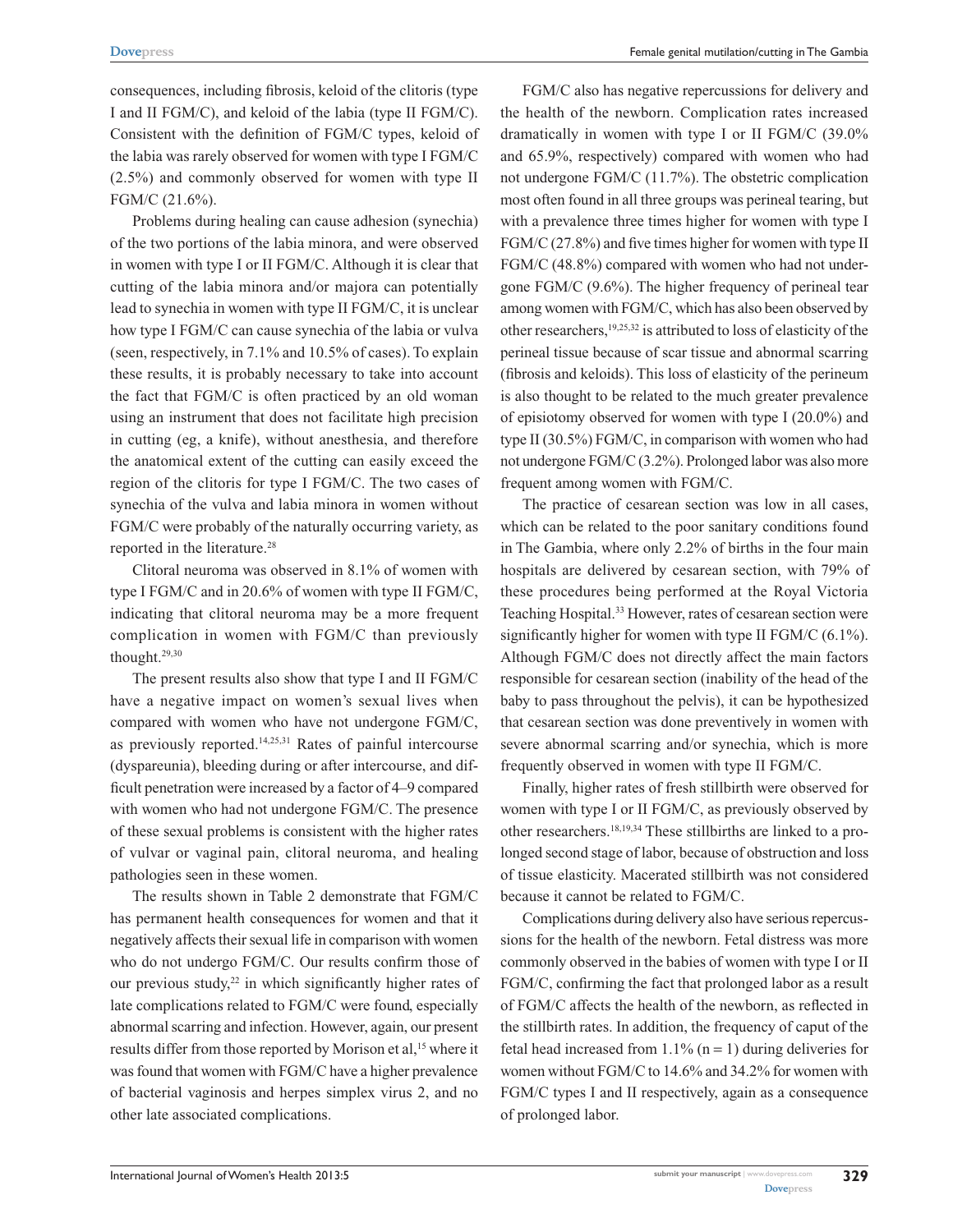These results highlight the strong relationship between FGM/C and a higher rate of maternal and fetal complications. This finding needs to be discussed in relation to the poor sanitary conditions of The Gambia.<sup>35,36</sup> Cham et al<sup>35</sup> have demonstrated that the availability and quality of emergency obstetric care is deficient, and that there is an endemic lack of blood for transfusion and shortage of essential medicine, even in the Royal Victoria Teaching Hospital in Banjul, which is the main referral hospital in the country. The maternal-fetal complications reported here are probably not managed with all the necessary materials and resources, possibly resulting in a worsening of health for both mother and baby in the days following delivery.

In addition, the present study only involved pregnant women who delivered in a health facility, whereas it has been reported that 70% of deliveries in The Gambia occur at home, supervised by a traditional birth attendant or a relative.<sup>35</sup> This is especially relevant in the rural Central and Upper River regions, where the prevalence of FGM/C has been documented to be higher<sup>21</sup> and where emergency obstetric care is seriously deficient, resulting in high maternal mortality.<sup>37</sup> For this rural population, it can be hypothesized that the obstetric consequences related to FGM/C are even worse.

There is no doubt that the maternal-fetal complications directly attributable to the practice of FGM/C significantly worsen the health of women and their babies in a country where maternal mortality is ranked among the highest in Africa, estimated at 1050 per 100,000 live births, $37$  and where the infant mortality rate is 57 per 1000 live births. $38$ 

# **Conclusion**

This survey, the first on FGM/C obstetric outcomes in The Gambia, highlights the fact that complications during delivery are markedly increased for women with FGM/C in comparison with women who have not undergone FGM/C, as are the rates of stillbirth and health complications for newborns. This study is unique in the sense that the data were collected by Gambian midwifery students during their practicum at the end of specialization, thus contributing to building the capacities of both the students and their tutors on FGM/C and social research skills. Our results, apart from their intrinsic scientific value, are also very useful for transferring medical knowledge regarding the harmfulness of FGM/C to Gambian health professionals, and reinforce the need for implementation of a national training programme for health professionals and students regarding the issue of FGM/C, that highlights the health consequences observed in The Gambia.

These clinical results also have a high social value, as proved in 2011 when they were presented at the Colloquium of West African Imams and Oulemas, in Mauritania, leading to a Fatwa (resolution) recognizing FGM/C as a harmful practice and confirming the commitment of Muslim authorities to avoid its perpetuation.

#### **Acknowledgments**

This study was made possible by the close collaboration between tutors and students from the School of Enrolled Community Health Nurses and Midwives in Mansakonko, The Gambia, and Wassu Gambia Kafo, especially Mr. Barra Njie. They are all gratefully acknowledged. We are also very thankful to the Fundació "La Caixa", Diputación Foral de Álava and Agencia Española de Cooperación Internacional para el Desarrollo (AECID) for funding the project.

## **Disclosure**

The authors report no conflicts of interest in this work.

#### **References**

- 1. World Health Organization. Eliminating female genital mutilation: an interagency statement. OHCHR, UNAIDS, UNDP, UNECA, UNESCO, UNFPA, UNHCR, UNICEF, UNIFEM, WHO. Geneva, Switzerland; 2008. Available from: [http://whqlibdoc.who.int/publica](http://whqlibdoc.who.int/publications/2008/9789241596442_eng.pdf. Accessed March 18)[tions/2008/9789241596442\\_eng.pdf. Accessed March 18](http://whqlibdoc.who.int/publications/2008/9789241596442_eng.pdf. Accessed March 18), 2013.
- 2. Kaplan-Marcusán A, Torán-Montserrat P, Moreno-Navarro J, Castany-Fàbregas MJ, Muñoz -Ortiz L. Perception of primary health professionals about female genital mutilation: from healthcare to intercultural competence. *BMC Health Serv Res.* 2009;9:11.
- 3. Kaplan-Marcusán A, Fernández del Rio N, Moreno-Navarro J, et al. Female genital mutilation: perceptions of healthcare professionals and the perspective of the migrant families. *BMC Public Health*. 2010;10:193.
- 4. Gage AJ, Van Rossem R. Attitudes toward the discontinuation of female genital cutting among men and women in Guinea. *Int J Gynecol Obstet.* 2006;92:92–96.
- 5. United Nations Children's Fund. The dynamics of social change towards the abandonment of female genital mutilation/cutting in five African countries. Florence, Italy: Innocenti Digest, UNICEF Innocenti Research Centre; 2010. Available from: [http://www.unicef-irc.org/publications/](http://www.unicef-irc.org/publications/pdf/fgm_insight_eng.pdf) [pdf/fgm\\_insight\\_eng.pdf](http://www.unicef-irc.org/publications/pdf/fgm_insight_eng.pdf). Accessed March 19, 2013.
- 6. Ahmadu F. Rite and wrongs: an insider/outsider reflects on power and excision. In: Shell-Duncan B, Hernlund Y, editors. *Female "Circumcision" in Africa: Culture, Controversy and Change*. London, UK: Rienner Publishers; 2000.
- 7. Hernlund Y. Cutting without ritual and ritual without cutting: female circumcision and the re-ritualization of initiation in The Gambia. In: Shell-Duncan B, Hernlund Y, editors. *Female "Circumcision" in Africa: Culture, Controversy and Change*. London, UK: Rienner Publishers; 2000.
- 8. Kaplan A. From Senegambia to Catalonia: acculturation and social integration process. X Award Dr Rogeli Duocastella in Social Sciences, Fundación La Caixa, Barcelona; 1998, Spanish.
- 9. Kaplan A. Learning about motherhood and reproductive health as a global adult education strategy: the case of rural African migrant women in Europe. [Stratégies éducatives, familles et dynamiques démographiques]. Paris, France: CICRED; 1999. French. Available from: [http://www.](http://www.reproductive-health-journal.com/content/8/1/26) [reproductive-health-journal.com/content/8/1/26.](http://www.reproductive-health-journal.com/content/8/1/26) Accessed March 17, 2013.